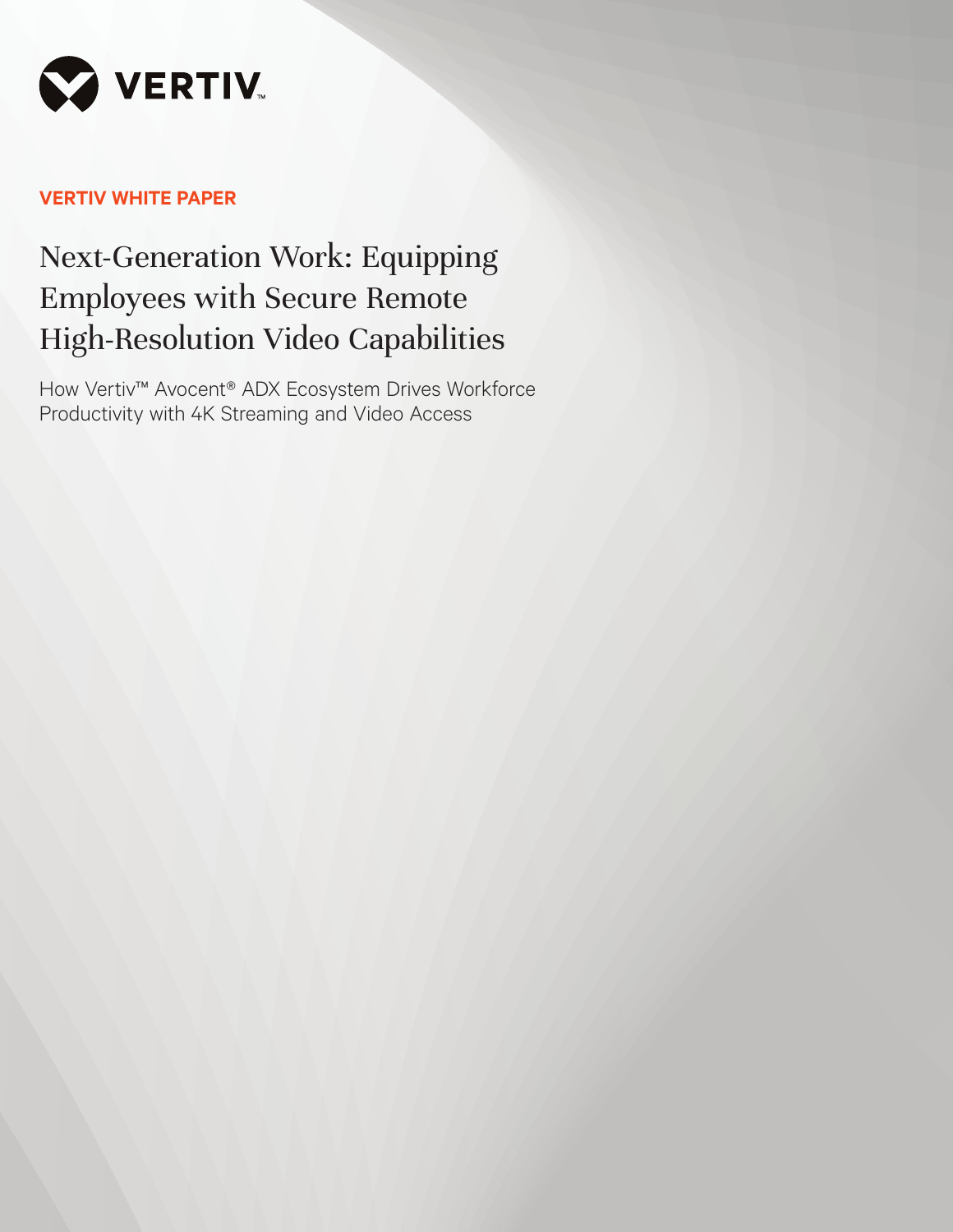Around the world, organizations have embraced remote and hybrid work models. Secure VPN access to virtualized and digital workspaces, as well as SaaS apps, enable many remote users to collaborate easily, spurring productivity. For others, these solutions are not enough. Whether they're developing video games, monitoring the power grid or auditing trades, some remote users need access to higher-resolution imagery as they access on-premises business applications and complete daily tasks. Without high-resolution video imagery, these workers may experience significant eye and work strain as the months of remote work roll on. In addition, these employees may not be able to perform processing-intensive tasks, as other desktop applications consume valuable compute resources.

Computing engineering lab workers have long used secure remote 4K streaming and video capabilities to test equipment, such as desktops and laptops, for large customer orders. Now, other workers can benefit from gaining these same capabilities to execute their daily responsibilities.

In this white paper, we explore why organizations should empower high-value users with high-resolution video capabilities. We also showcase a new management approach that will enable businesses to scale 4K streaming and video access across larger user groups, while improving security and control.

## **Across Industries, the Need for Remote 4K Streaming and Video Is Growing**

Staff who need secure remote access to 4K streaming and video imagery while using on-premises business applications work at:



**Computer engineering labs**



**High-resolution display manufacturers** 



**Software R&D development firms**



**Video gaming companies** 



**Financial services firms (trading, trade auditing)**



**Industries with control rooms (power grid)**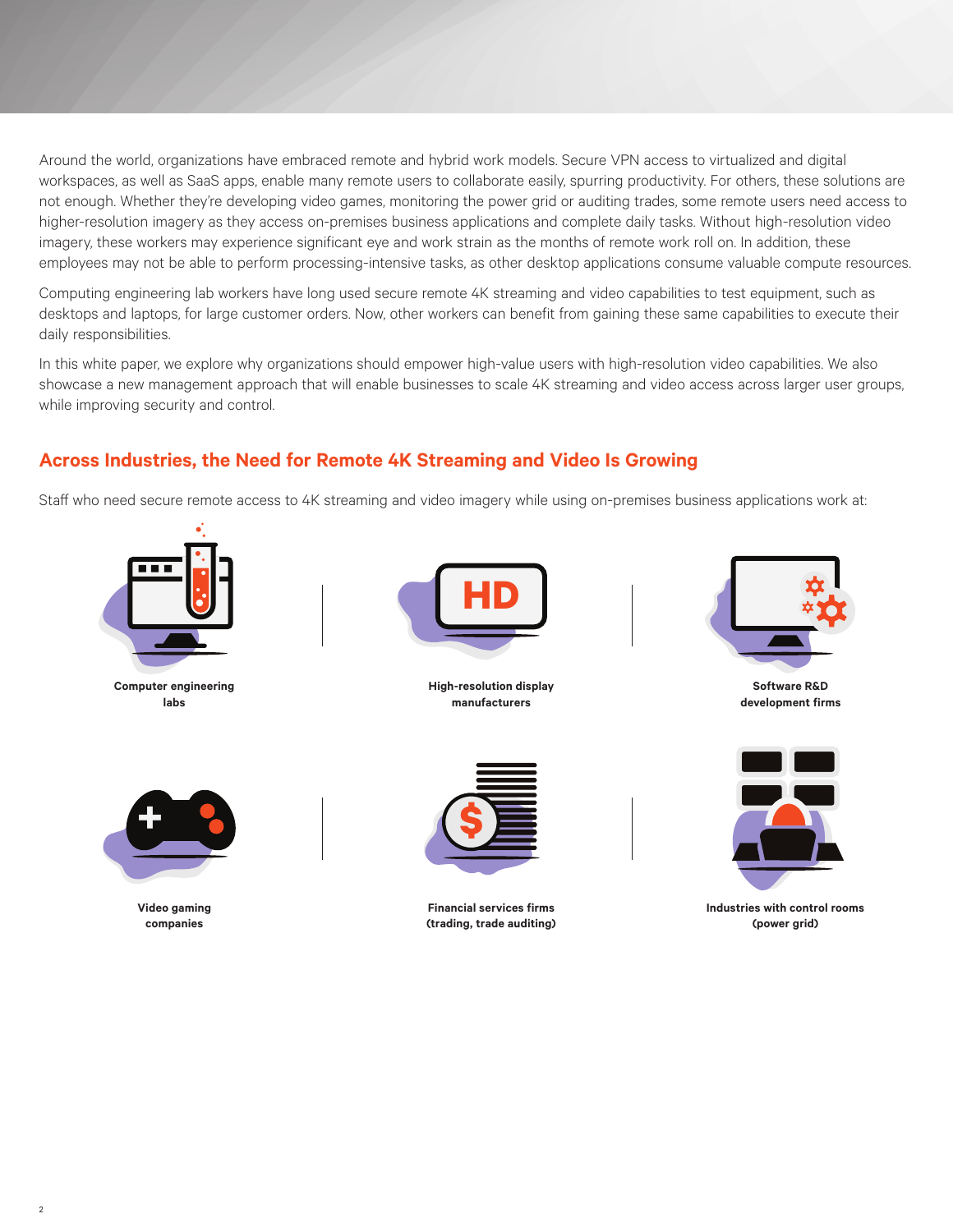

## **Why Organizations Should Provide Staff with Remote 4K Streaming and Video Capabilities**

There are multiple reasons to consider equipping workers with 4K streaming and video access. As remote work continues, organizational leaders want to provide a superior user experience that makes it easy for employees to work, avoid injuries and deliver outstanding results. In addition, if organizations operate in a high-growth industry such as video gaming or IT equipment, they may want to capitalize on growing market demand to drive sales and profitability. Let's take a closer look at these trends impacting these organizations today.

**Hybrid work will continue:** For decades, organizational leaders believed face-to-face interactions were key to fueling workforce collaboration and productivity. The pandemic has proven that assertion wrong, as robust technology has enabled staff to work remotely and more flexibly. As they balance professional and personal responsibilities, remote workers are ultimately putting in more hours, up to 26 extra hours per month. Despite these pressures, many employees don't want to return to the office.

Gartner anticipates that up to 48% of employees will work remotely at least some of the time after the pandemic, compared to 30% before it.<sup>ii</sup> As a result, organizations are developing hybrid work models that consider employees' roles, locations, collaboration requirements and personal wishes against their business needs. Digitally savvy workers who want to remain remote likely will be able to do so, due to significant marketplace competition for their skills. They can tap secure remote access and 4K streaming and video capabilities to perform critical jobs, such as creating video games, developing software and testing devices, among other duties.

**Workers want a better user experience:** Workers have also grown accustomed to a seamless user experience in both their professional and personal lives. At the office, they have access to the latest technology, including high-resolution monitors and video screens and ultra-fast networks. In their personal lives, they enjoy using fit-for purpose apps that minimize steps required to execute tasks. Working with sluggish systems and substandard resolution imagery is not a viable long-term option for staff. By providing workers with multiple monitors and secure 4K keyboard, video and mouse (KVM) over Internet Protocol (IP) devices, workers gain the high-resolution imagery and rich color depth they need to do their jobs.

#### **Organizations need to minimize workplace injuries:**

Organizations need to protect employees wherever they work. As they work longer hours sitting at computers in their home offices, staff are experiencing eye and work strain. "Employees working from home may not be adhering to typical office hours," says Todd Pollock, senior vice president of workers' compensation at Worldwide Facilities. "For example, instead of an eight-hour day with two 10-minute breaks and a lunch hour, employees may decide to power through their workday with no break at all, causing physical fatigue and injuries associated with carpal tunnel, neck and back pain, and forward head posture problems from sitting at a computer and rounding the shoulders to lean the head forward."iii Similarly, excessive computer use or blurry imagery is a common source of eye strain. Uncorrected eye strain can harm productivity by 15 minutes per day or 65 hours per year per worker. iv

Providing workers with a low-latency, full-resolution remote access experience to execute their duties can help avoid workplace injuries. Work-related musculoskeletal disorders cost US businesses \$50 billion annually in workers' compensation claims.v Eye strain, which afflicts up to 65 percent of 130 million American workers, can result in \$8.4 billion in business productivity losses each year.vi

#### **Organizations want to secure equipment and applications:**

Employees working in certain industries, such as video game development, may need secure remote access to high-end workstations with 4K resolution. Managing, shipping, securing and supporting a remote fleet of the high-end assets in employees' homes can easily become a logistical and security nightmare. Far better, then, to simply empower workers with remote access to the applications and systems they need with 4K KVM over IP devices.

Similarly, employees may need remote access to confidential on-premises business applications, where working on devices directly is obviously not an option. For example, employees working in banking, who are executing high-dollar trades (or auditing them), use desktop applications that are sensitive and confidential in nature. That's also true for healthcare workers and staff working in such functions as corporate R&D, regulatory compliance and data privacy. These workers, too, benefit from using 4K KVM over IP devices.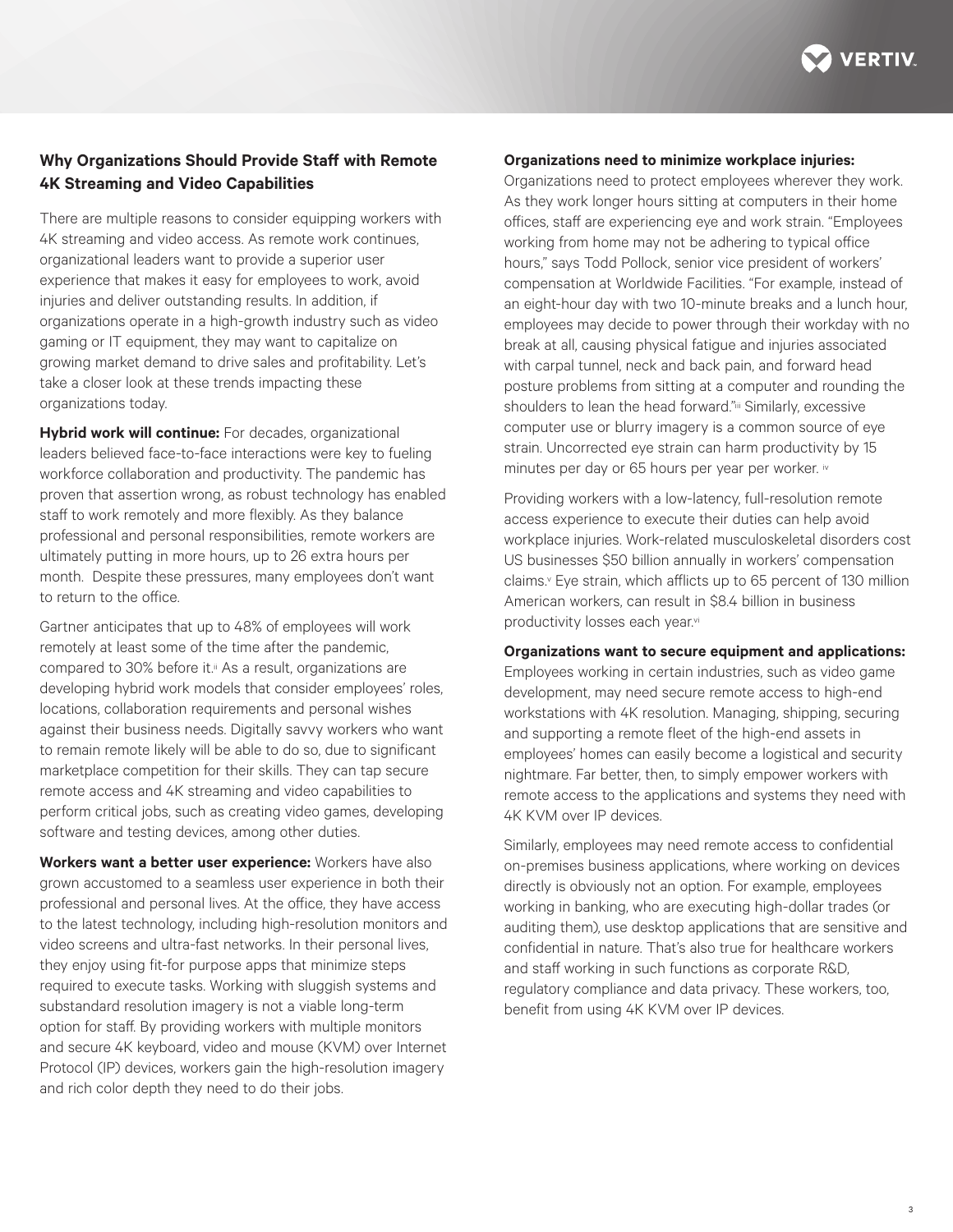**Computing and software sales are growing:** The drive to remote work means that organizations are gobbling up laptops, desktops and peripherals, as well as expanding usage of both virtualized and cloud-based business applications. Typically a slow-growth, low-margin business, hardware sales are smashing records. The global computer hardware market is slated to grow from \$863 billion in 2020 to \$1.2 trillion by 2025.vii Similarly, global business analytics and enterprise software sales are expected to surge from \$261 billion in 2020 to \$440 billion in 2025.viii

Both industries are dominated by a small number of vendors, who will want to move fast to capitalize on these near-term growth opportunities. That means equipping staff, such as software R&D teams; computer engineer lab workers, who test laptops and desktops devices; and testers of large highresolution displays, such as those used for retail, wayfinding and event purposes, with the remote access and 4K streaming and video capabilities they need to ensure device quality and functioning. In addition, device manufacturers can use 4K KVM over IP devices to equip a global workforce and enable followthe-sun processes to drive throughput and meet customers' demands for urgent bulk orders.

4

## **Avocent® ADX Ecosystem -- a Flexible, Scalable Platform That Supports Remote 4K Streaming and Video Access**

Obviously, equipping remote workers isn't as simple as shipping them 4K KVM over IP devices. These devices and user sessions need to be centrally monitored and controlled. That means IT teams need a flexible, secure system to manage user access and devices remotely, scale with business needs, and provide the responsiveness and uptime required to support business growth.

Avocent® ADX Ecosystem is uniquely designed to meet these needs. This robust, scalable solution includes a management platform; rack manager; interface modules; and 4K keyboard, video and mouse over internet protocol (KVM over IP) devices. IT teams can grant and manage secure, remote access to on-premises business applications, while providing 4K streaming and video capabilities to key user groups. In addition, embedded Linux firmware enables IT to make critical improvements that will enhance operational efficiency over time.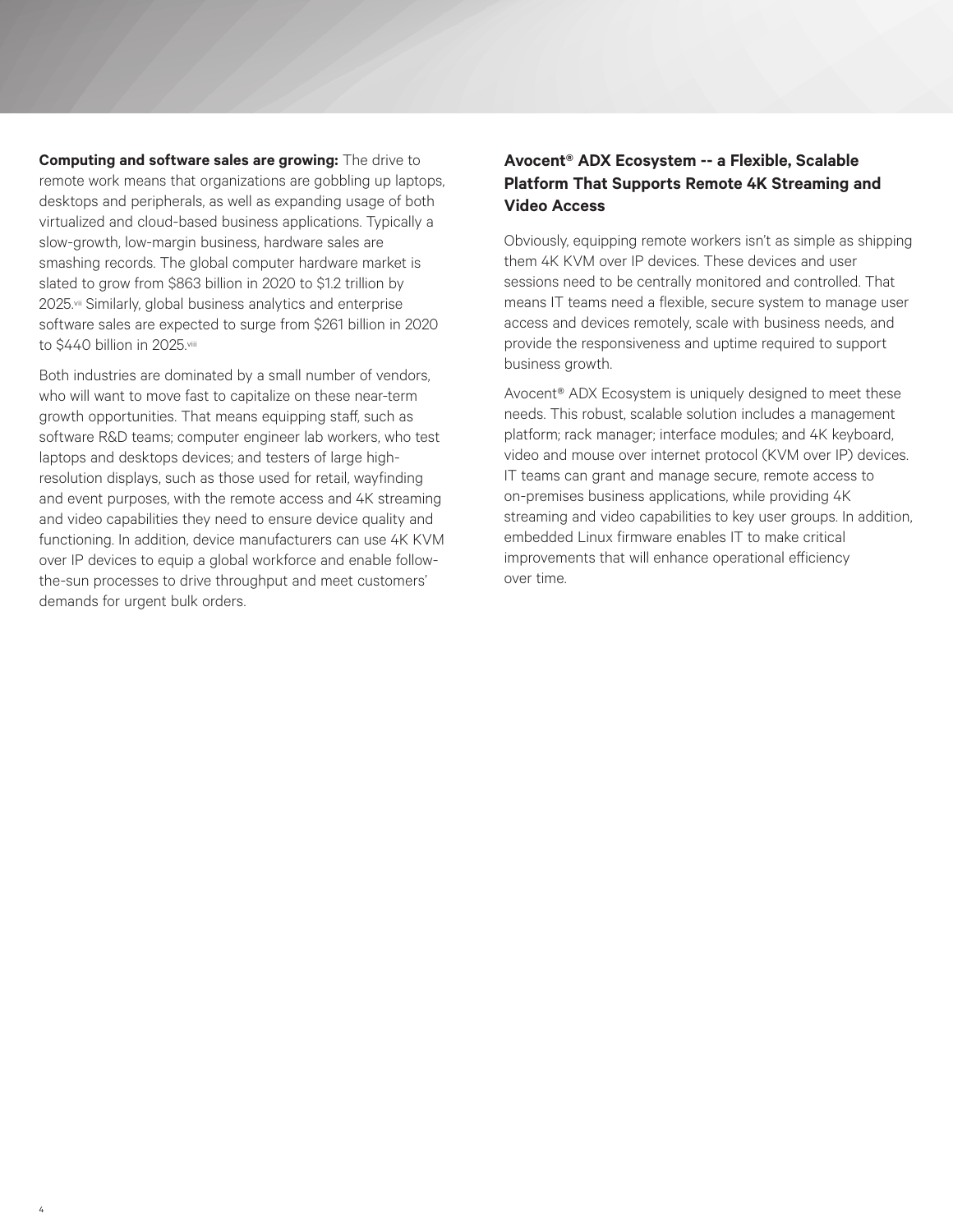

#### **Conclusion**

Whether organizations are seeking to enable remote workers, provide a better user experience or scale with business growth, Avocent® ADX Ecosystem can help them achieve their objectives.

Avocent ADX Ecosystem provides IT teams with the transparency, security and automated processes they need to manage more users and devices. Meanwhile, Vertiv™ Avocent® HMX 8000 High Performance IP KVM Systems empowers workers with the flexible, secure access; 4K streaming and video access; and rich image quality they need to drive their productivity, while avoiding physical discomfort and workplace injuries.

In this era of remote and hybrid work, organizations are looking for new solutions to drive growth, without compromising their security or the user experience. Use Vertiv™ Avocent® ADX Ecosystem to seize new opportunities and drive more revenue in the competitive digital marketplace.

Learn more about [Vertiv™ Avocent® ADX Ecosystem](https://www.vertiv.com/en-us/products/monitoring-control--management/vertiv-avocent-adx-ecosystem/) today.

i Evelina Nedlund, "Employees Work an Extra 26 hours a Month When Remote," article, *Benefit News*, October 21, 2020, [https://www.benefitnews.com/news/employees-work-an-extra-26-hours-a-month-when-remote](https://www.benefitnews.com/news/employees-work-an-extra-26-hours-a-month-when-remote ) 

ii Prepare for the Future of Remote Work: 4 Key Impacts Remote Work Will Have On the Workplace, Gartner, white paper, page 1, July 2020, <https://www.gartner.com/en/human-resources/trends/remote-work-revolution>

iii Alicja Grzadkowska, "Workers' Comp Liabilities Facing Work from Home Employees," article, *Insurance Business America, May 14, 2020*, [https://www.insurancebusinessmag.com/us/news/workers-comp/workers-comp-liabilities-facing-work-from-home-employees-222421.aspx](https://www.insurancebusinessmag.com/us/news/workers-comp/workers-comp-liabilities-facing-work-from-)

iv Antonio Moraes, "How to Reduce Employee Eye Strain During the Pandemic," article, *Benefits Pro*, December 11, 2020, <https://www.benefitspro.com/2020/12/11/how-to-reduce-employee-eye-strain-during-the-pandemic/>

v "Workers' Comp Liabilities," ibid.

vi "How to Reduce Employee Eye Strain," ibid.

vii *Computer Hardware Global Market Report 2021: COVID-19 Impact and Recovery to 2030*, Market Report Synopsis, December 2020, The Business Research Company, [https://www.thebusinessresearchcompany.com/report/computer-hardware-global-market-report-2020-30-covid-19-impact-and-recovery](https://www.thebusinessresearchcompany.com/report/computer-hardware-global-market-report-2020-30-cov)

viii *Business Analytics & Enterprise Software Global Market Report 2021: COVID-19 Impact and Recovery to 2030*, Market Report Synopsis, December 2020, The Business Research Company,

[https://www.thebusinessresearchcompany.com/report/business-analytics-and-enterprise-software-global-market-report-2020-30-covid-19-impact-and-recovery](https://www.thebusinessresearchcompany.com/report/business-analytics-and-enterprise-software-global-)